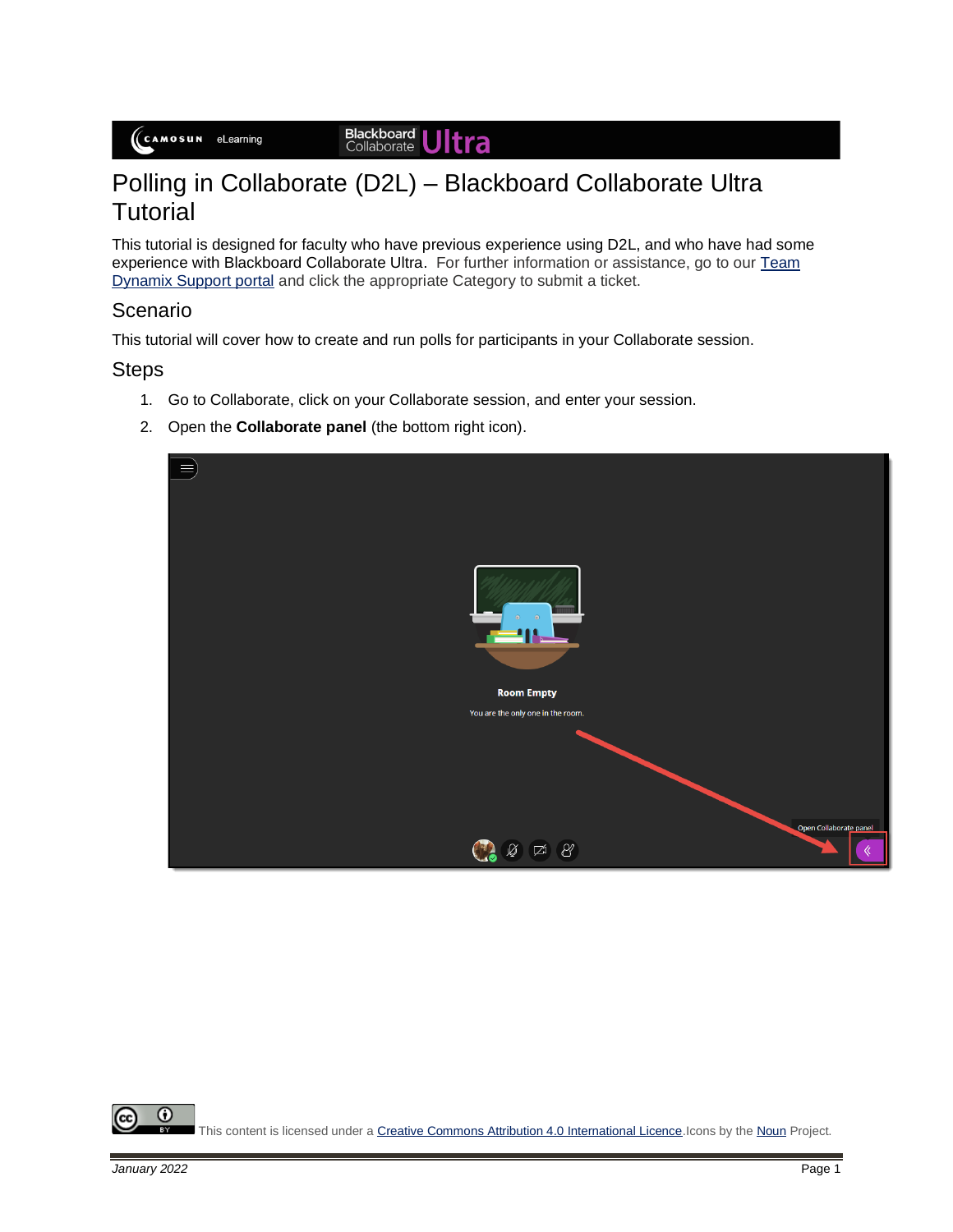3. Click the **Share Content** icon.



4. Click **Polling**.



 $\overline{\odot}$ (cc This content is licensed under a Creative Commons Attribution 4.0 International Licence. Icons by th[e Noun](https://creativecommons.org/website-icons/) Project.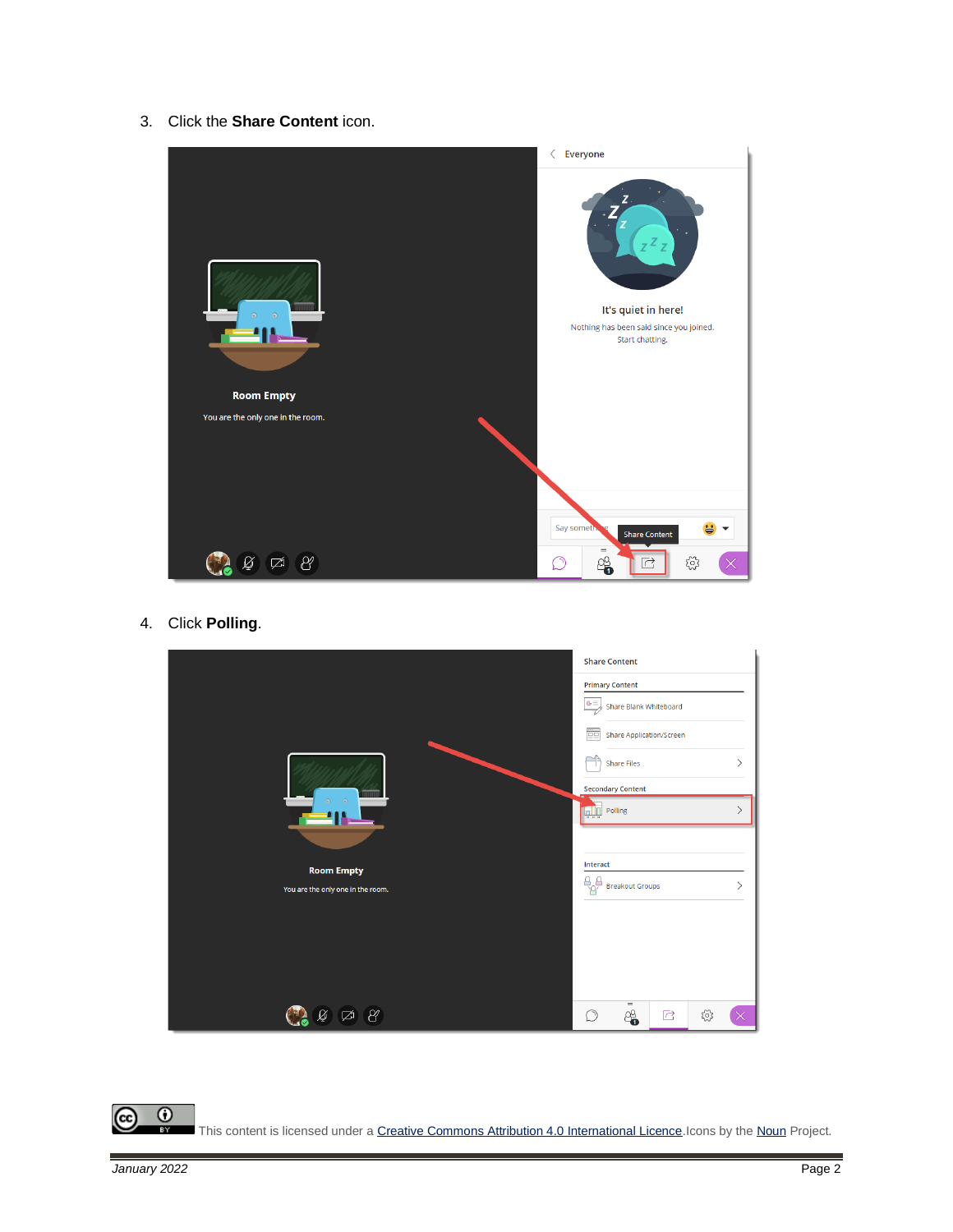5. Select **Multiple Choice** or **Yes/No Choices**, depending on your poll.

|                                                                                                | $\langle$ Polling               |                      |     |          |
|------------------------------------------------------------------------------------------------|---------------------------------|----------------------|-----|----------|
|                                                                                                | Multiple Choice                 |                      |     |          |
|                                                                                                | Yes/No Choices                  |                      |     |          |
| $\bullet$<br>$\odot$<br><b>E</b> 11.<br><b>Room Empty</b><br>You are the only one in the room. |                                 |                      |     |          |
|                                                                                                |                                 | Select poll type     |     |          |
| $\mathscr{B}$<br>Ø<br>☑                                                                        | $=$<br>4<br>$\circlearrowright$ | $\overrightarrow{C}$ | బ్ర | $\times$ |

6. For **Multiple Choice**, type in your question into the **Ask a question** box, then add your choices (click **Add choice** to add more choices). Then click **Start**.



 $\odot$ (cc This content is licensed under [a Creative Commons Attribution 4.0 International Licence.I](https://creativecommons.org/licenses/by/4.0/)cons by th[e Noun](https://creativecommons.org/website-icons/) Project.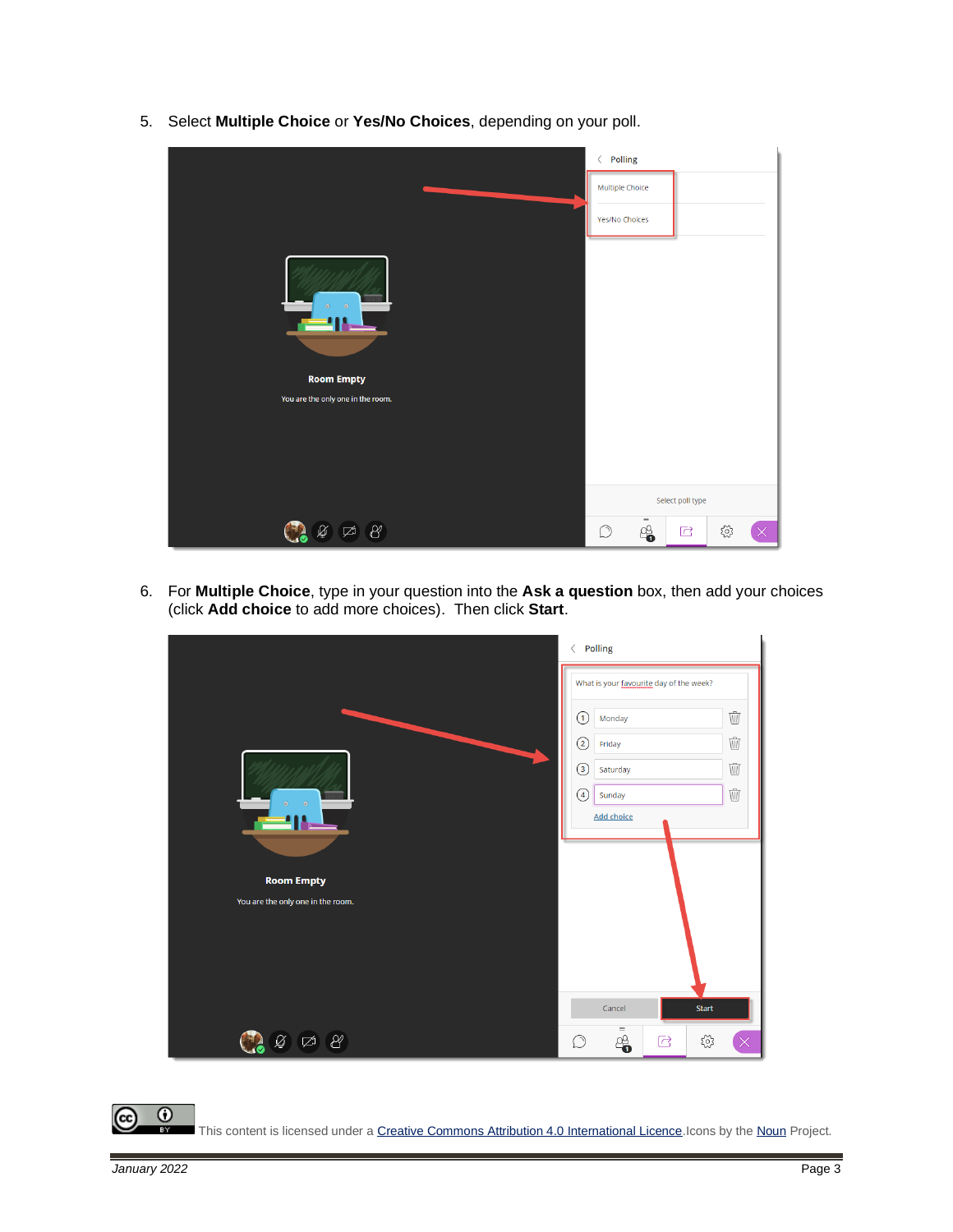- $\langle$  Polling I like Fridays.  $\bigodot$  Yes  $(2)$  No 41 **Room Empty** You are the only one in the room. Cancel Start  $\begin{picture}(130,15) \put(0,0){\line(1,0){155}} \put(150,0){\line(1,0){155}} \put(150,0){\line(1,0){155}} \put(150,0){\line(1,0){155}} \put(150,0){\line(1,0){155}} \put(150,0){\line(1,0){155}} \put(150,0){\line(1,0){155}} \put(150,0){\line(1,0){155}} \put(150,0){\line(1,0){155}} \put(150,0){\line(1,0){155}} \put(150,0){\$  $\mathbb{E}^3$ සූ CR  $\bigcirc$  $\overrightarrow{C}$
- 7. Yes/No Choices work in a similar way, except that you only need to add your question to the **Ask a question** box, then click **Start**.

8. Ask participants to click on the Poll icon at the bottom of their Blackboard Collaborate Ultra window to complete the **Poll,** and watch the responses come in. The first image is the Moderator view, and the second is the Participant view.



 $\odot$ This content is licensed under [a Creative Commons Attribution 4.0 International Licence.I](https://creativecommons.org/licenses/by/4.0/)cons by th[e Noun](https://creativecommons.org/website-icons/) Project.

(cc